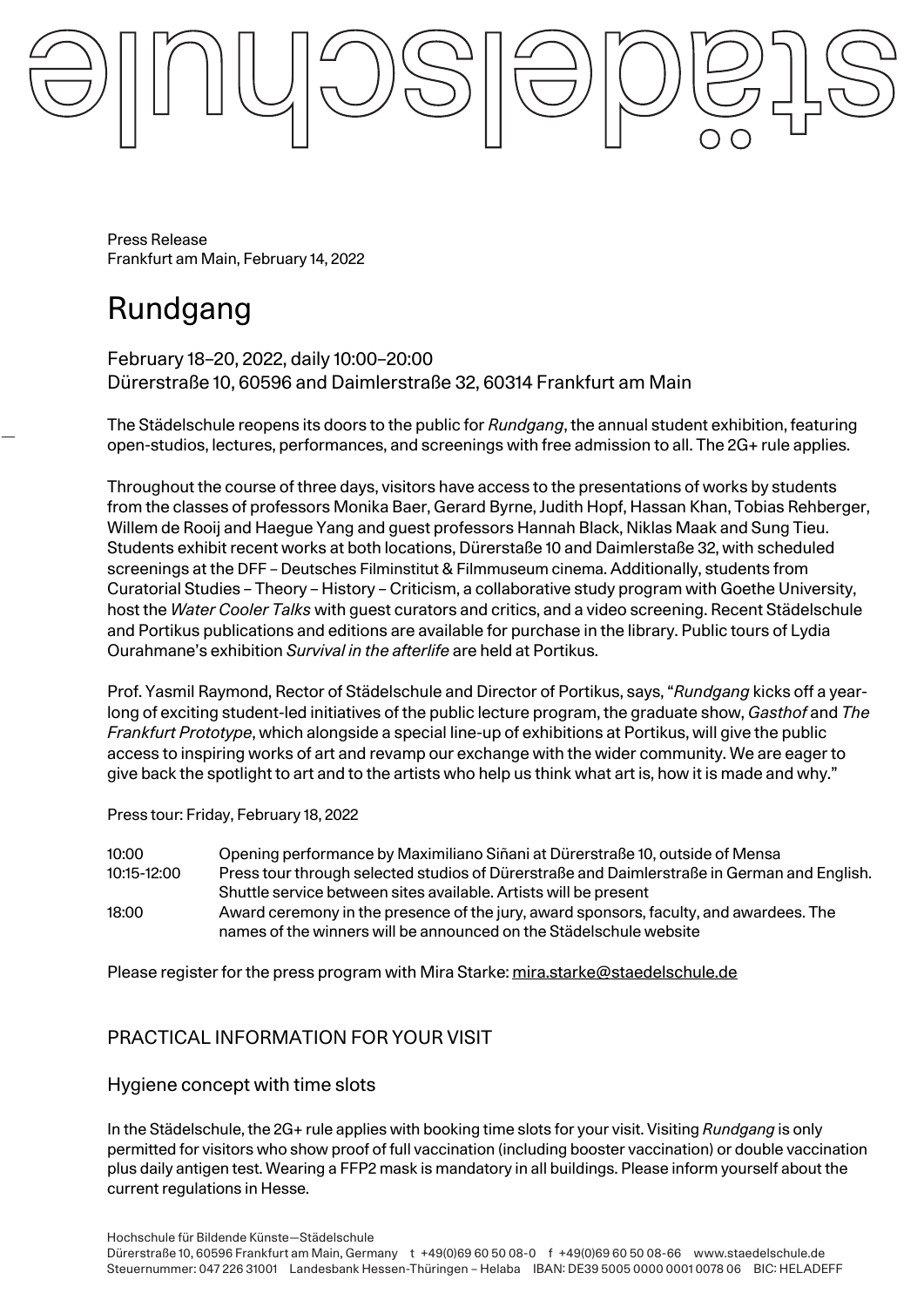

Due to the limited number of visitors, we kindly ask you to book a time slot of 2 hours per location in advance for your visit to the exhibition:

| Dürerstraße 10:   | Booking: https://stdl.eu/r22duerer (the nearest test possibility to the Dürerstraße is<br>here, at Hans-Thoma-Straße 1, 60596 Frankfurt am Main)   |
|-------------------|----------------------------------------------------------------------------------------------------------------------------------------------------|
| Daimlerstraße 32: | Booking: https://stdl.eu/r22daimler (the nearest test possibility to Daimlerstraße is<br>here, at Hanauer Landstraße 477, 60386 Frankfurt am Main) |

### **Shuttle**

A free shuttle bus runs daily, every 2 hours, between Dürerstraße and Daimlerstraße from 12:00 on Friday– Sunday.

# THE ACCOMPANYING PROGRAM

# Water Cooler Talks

Titled *Water Cooler Talks*, the lecture series conceived and executed by the 2021 class of the Curatorial Studies program focuses on current, curatorial issues. Unless otherwise indicated, all *Water Cooler Talk* events will take place in the Aula of Dürerstraße and are *first come, first serve* within the booked timeslots for visiting the exhibition via the Städelschule website (see above).

# Friday, February 19, 2022

### 19:00 *Online Talk about Crypto Art* (registration via curatorialstudies.2021@gmail.com)

Anika Meier (author, curator), Kolja Reichert (art critic; curator, Bundeskunsthalle, Bonn), moderated by Franziska Giesecke and Paula Maß (Curatorial Studies)

#### Saturday, February 19, 2022

### 11:00 *Conversation about Gasthof*

Prof. Yasmil Raymond (Rector Städelschule, Director Portikus) moderated by Esra Klein, Jeanne Nzakizabandi, Titian Holzbach, Silas Edwards, and Andrés Gorzycki (Curatorial Studies)

#### 18:00 *On Collaborative Curating*

Liberty Adrien and Carina Bukuts (Curatorial Duo, Portikus), moderated by Vivien Kämpf, Claire Müller, and Radia Soukni (Curatorial Studies)

Hochschule für Bildende Künste—Städelschule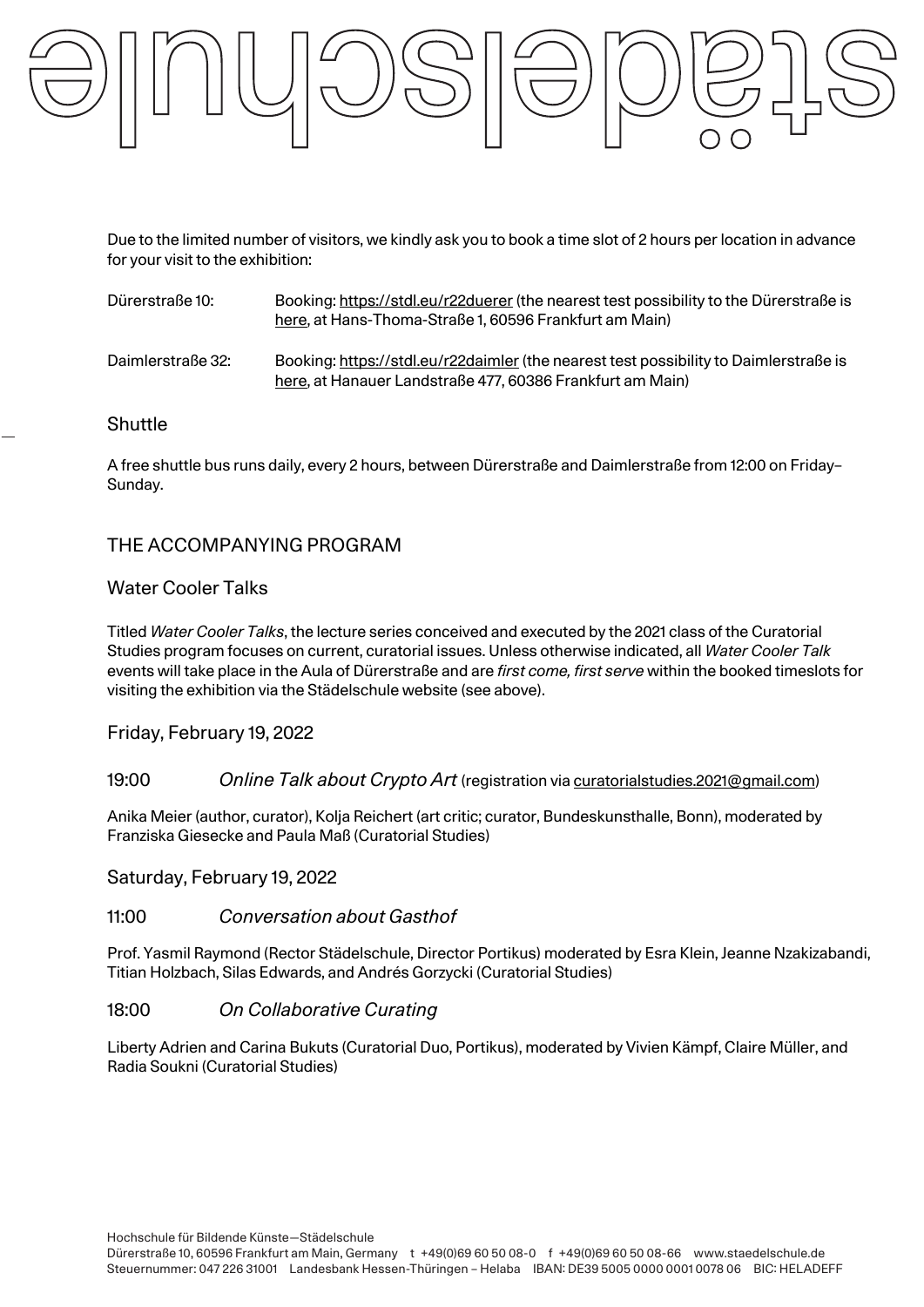Sunday, February 20, 2022

16:00 Film screening

Fabrizio Terranova: *Donna Haraway: Story Telling For Earthly Survival*

# Film and Video Program

The *Rundgang* includes a film program at the DFF – Deutsches Filminstitut & Filmmuseum cinema. A selection of cinematic works from all classes will be presented in time blocks over each of the three days. Information on the times of the individual films will be available in printed form on site at the Städelschule and the DFF.

Free tickets for reservation can be booked via the DFF website: https://www.dff.film/kino/kinoprogramm/aktuelles-kinoprogramm/

Friday, February 18, 2022, 10:00, 12:00 and 16:00 Saturday, February 19, 2022, 12:00, 14:00 and 16:00 Sunday, February 20, 2022, 11:00 and 13:00

A program titled *Magazine* shows additional film works, short films and cinematic sketches, in the Production Studio at Daimlerstraße 32, 1st floor:

Friday–Sunday, 11:00–20:00, daily

# Publications and Editions

In the library, it is possible to view and purchase the latest student and Städelschule publications and editions, with proceeds from the former directly benefiting students. A selection of recent publications includes *Lectures* #2, *The Whistle–Absolventenausstellung 2021*, *Wörter, Sprache, Gespräche ausstellen* (Curatorial Studies), *Willem de Rooij: Pierre Verger in Suriname* (Portikus), Isabelle Graw: *Three Cases of Value Reflection: Ponge, Whitten, Banksy* (Institut für Kunstkritik), among others.

# Mensa

Under the direction of Bouhlou, Aman and Max and with a changing culinary concept, the students of both study programs Fine Arts and Curatorial Studies offer hot and cold food and drinks:

Dürerstraße 10: Friday, 10:00–19:00, Saturday–Sunday, 10:00–18:00 Daimlerstrasse 32: Friday–Sunday, 10:00–17:00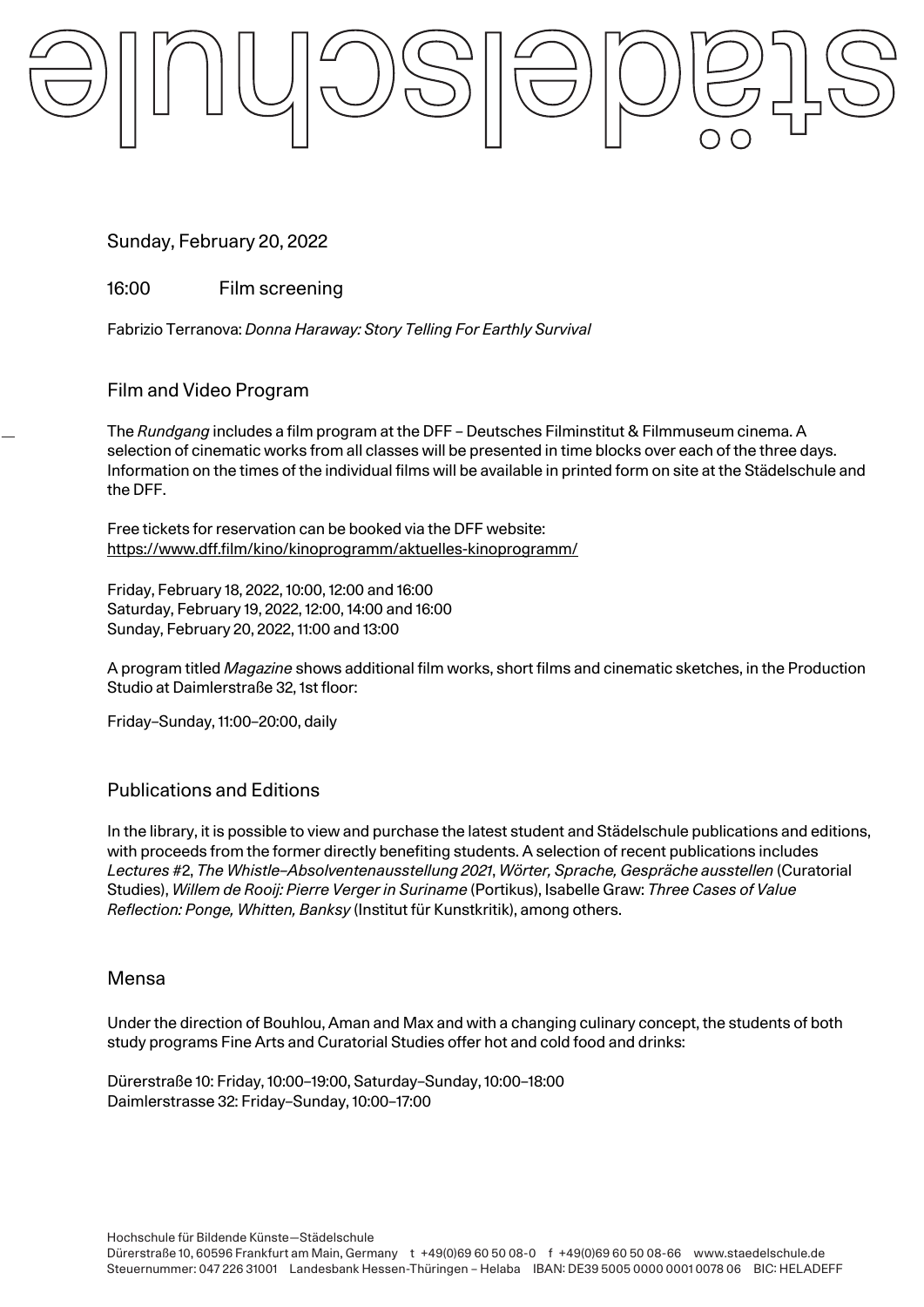# Portikus: Lydia Ourahmane, *Survival in the afterlife* (December 4, 2021–February 20, 2022)

As a center for the presentation of contemporary art, the Kunsthalle Portikus is an integral part of the Städelschule. During *Rundgang*, the exhibition *Survival in the afterlife* by Lydia Ourahmane will be on view. This is the artist's first solo exhibition in Germany. More information: www.portikus.de

Public tours: Friday (German), Saturday (English) and Sunday (English), 15:00 daily Portikus, Alte Brücke 2 / Maininsel, 60594 Frankfurt am Main Opening hours: Friday–Sunday, 11:00–18:00

# **Performances**

Info on individual performances and films will be available on short notice at the Städelschule website and onsite in printed programs.

# STÄDELSCHULE THANKS

*Rundgang* at Städelschule is made possible by generous support from Hessisches Ministerium für Wissenschaft und Kunst. Additional support is provided by the Städelschule Portikus e.V.. The Städelschule would also like to thank the prize donors Gerda Arndt Memorial Prize, Hans and Stefan Bernbeck-Stiftung, Antje and Jürgen Conzelmann, FILIGRAN Trägersysteme GmbH & Co. KG, Künstlerhilfe Frankfurt e.V., Linklaters LLP, Lowland Real Estate, R&S Daimlerstraße GmbH, and Felix von Saucken. Further support is provided by Satis&Fy. Special thanks to DFF – Deutsches Filminstitut & Filmmuseum.

# FURTHER RECOMMENDATIONS FOR EXHIBITION FROM MEMBERS OF THE STÄDELSCHULE COMMUNITY

# Judith Hopf class: *Grand Nizza Show* (February 18–March 11, 2022)

Opening: Thursday, February 17, 2022, 17:00–21:00 (with registration here) Film screening program and performance: Thursday, March 10, 2022, 19:00–22:00

Offert Albers, Viliam Miklos Andersen, Nooshin Askari, Giulio Bonfante, Emily Dietrich, Anita Esfandiari, Rahel Goetsch, Samuel Linus Gromann, Lisa Gutscher, Yun Heo, Judith Hopf, Sopo Kashakashvili, Sonia Knop, Gašper Kunšič, Samantha Lasko, Siyi Li, Kristina Lovaas, Richard Najorka, Aline Sofie Rainer, Jamie Shi, Elsa Stanyer, Vera Varlamova, Punch Viratmalee, Wei Yang

Hotel Nizza, Elbestraße 10, 60329 Frankfurt am Main, Germany Opening hours: Tuesdays–Sunday, 14:00–20:00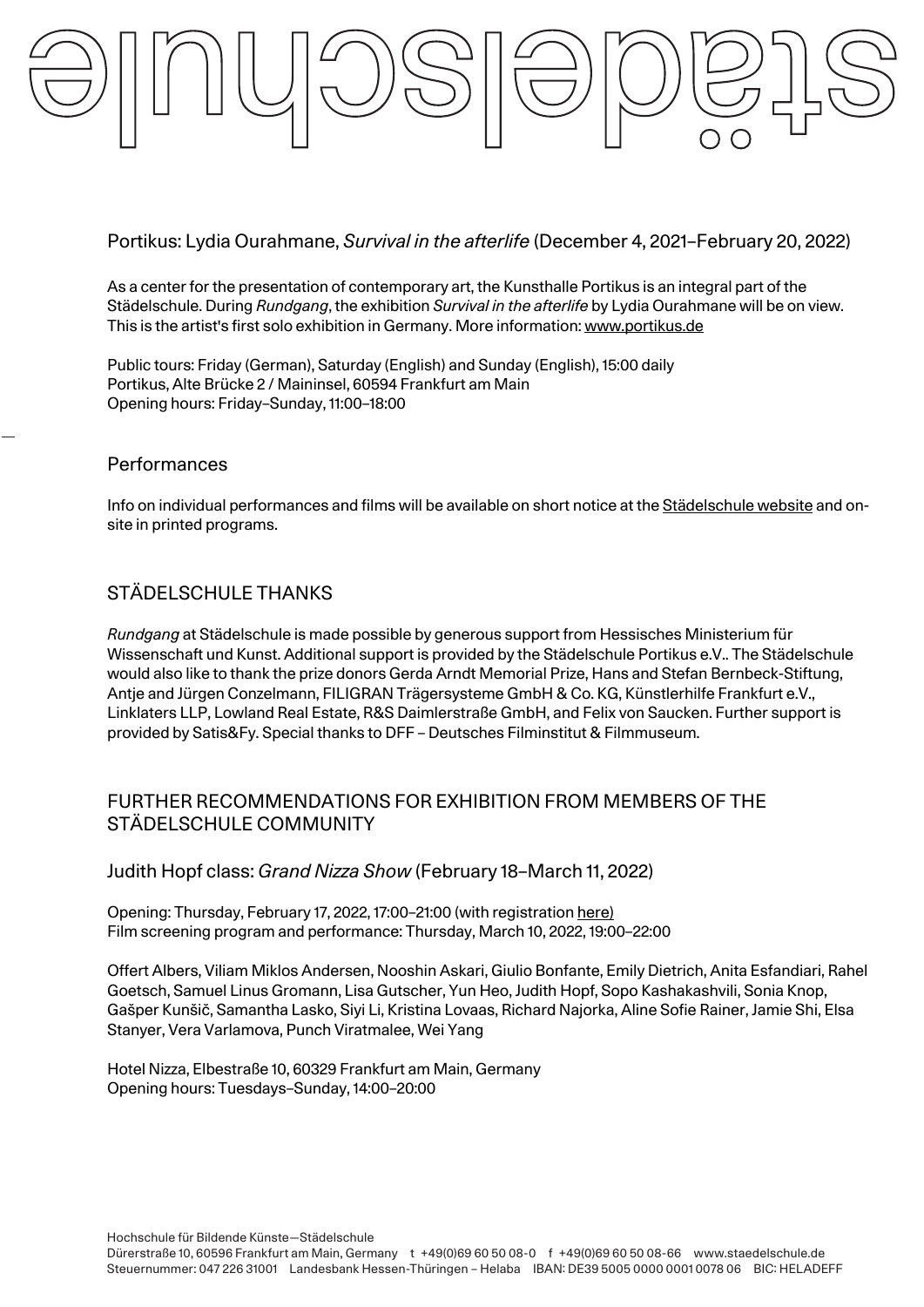# *The Hotel Show* (February 17–20, 2022)

Opening: Thursday, February 17, 2022, 18:00–22:00 Rashiyah Elanga, Yun Heo, Line Lyhne, Nadia Perlov, Arthur Stachurski, Ian Waelder Curated by Alke Heykes, Sarah Müller, Seda Pesen, Anna-Lisa Scherfose

Pearl Design Hotel Frankfurt, Gutleutstraße 173, 60327 Frankfurt am Main, Germany Opening hours: Friday–Saturday, 16:00–18:00, Sunday 12:00–18:00

Matt Welch: *Buildings* (February 20–March 20, 2022).

Opening: Saturday, February 19, 18:00–14:00

Neue Alte Brücke, Hafenstrasse 23, 60327 Frankfurt am Main, Germany Opening hours: by appointment via e-mail: info@neuealtebruecke.com

Theresa Büchner: Droopy Rose *Exhibition* (February 10–24, 2022)

Publication launch: Sunday, February 20, 2022, 17:00

Schweizer5, Schweizer Straße 5, 60594 Frankfurt am Main, Germany Opening hours: Friday–Saturday 16:00–19:00 and by appointment via e-mail: hello@theresabuechner.de

Alex Chalmers: *Purgatory* (November 23, 2021–February 26, 2022)

1822-Forum, Fahrgasse 9, Frankfurt am Main, Germany. Opening hours: Tuesday–Friday, 14:00–18:00, Saturday, 13–16:00

Martin Kähler: *Battibaleno* (15. Januar–12. März 2022)

Filiale, Stiftstrasse 14, 60313 Frankfurt am Main Opening hours: Tuesday–Saturday, 11:00–15:00

Mahya Ketabchi: *Intermediate interbeing, precarious palace* (February 1–March 31, 2022)

Train station "Hauptwache", level C, vitrines on platform 4 (U6 and U7 in the direction of Hausen and Heerstr.) Opening hours: 24/7

Hochschule für Bildende Künste—Städelschule Dürerstraße 10, 60596 Frankfurt am Main, Germany t +49(0)69 60 50 08-0 f +49(0)69 60 50 08-66 www.staedelschule.de Steuernummer: 047 226 31001 Landesbank Hessen-Thüringen – Helaba IBAN: DE39 5005 0000 0001 0078 06 BIC: HELADEFF